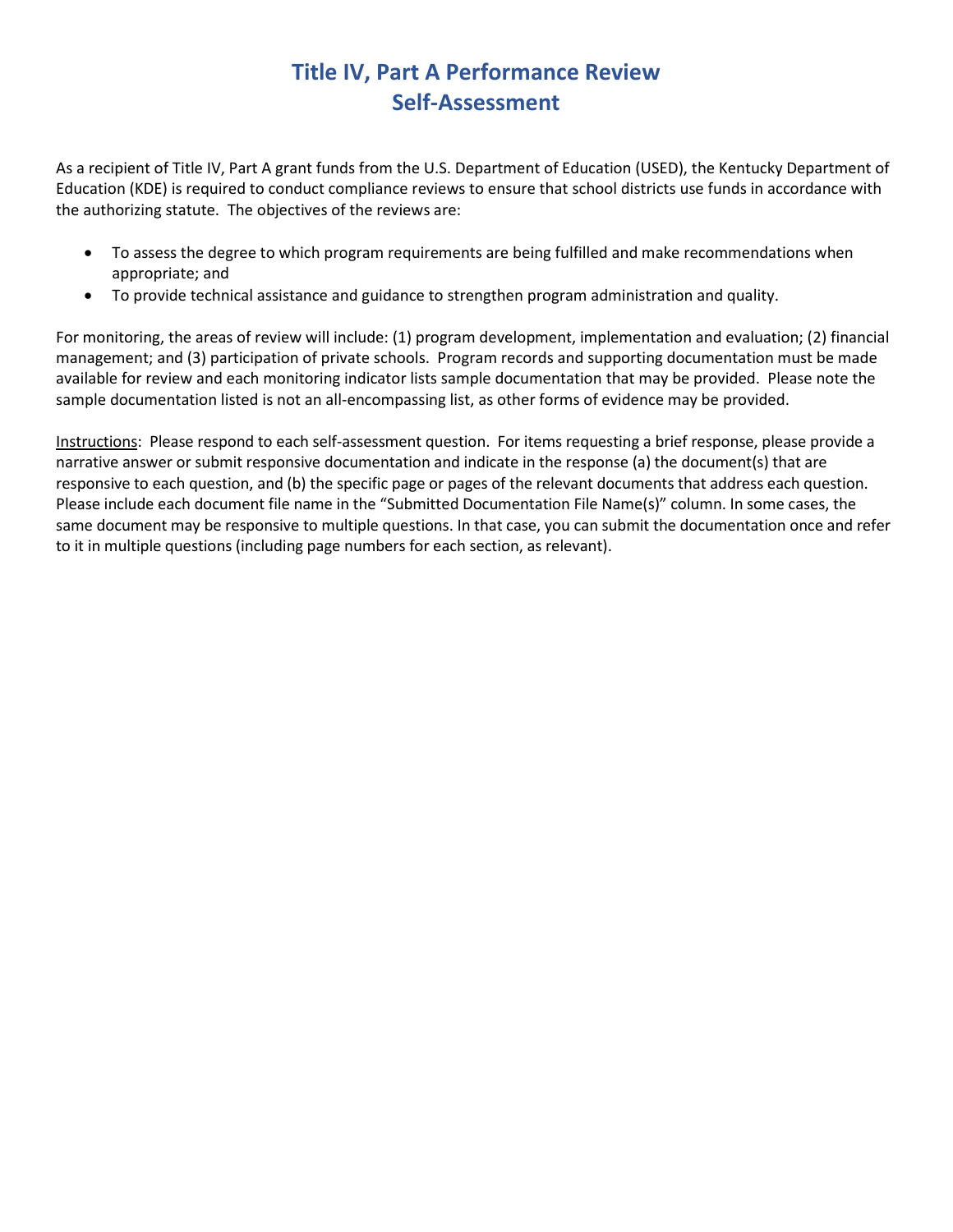## **I. Program Development, Implementation and Evaluation**

| Requirement                                   | <b>District Response</b>  | <b>Submitted</b>     |
|-----------------------------------------------|---------------------------|----------------------|
|                                               |                           | <b>Documentation</b> |
|                                               |                           | <b>File Name(s)</b>  |
| A. STAKEHOLDER CONSULTATION                   | Enter brief response here |                      |
| All required stakeholders were                |                           |                      |
| consulted in the development and              |                           |                      |
| implementation of the district's Title        |                           |                      |
| IV, Part A plan and periodic meetings         |                           |                      |
| were scheduled. Required                      |                           |                      |
| stakeholders include parents,                 |                           |                      |
| teachers, principals, other school            |                           |                      |
| leaders, specialized instructional            |                           |                      |
| support personnel, students,                  |                           |                      |
| community-based organizations,                |                           |                      |
| local government representatives              |                           |                      |
| and others with relevant and                  |                           |                      |
| demonstrated expertise.                       |                           |                      |
| (ESEA section 4106 (c)(1-2))                  |                           |                      |
|                                               |                           |                      |
| <b>Suggested Documentation:</b>               |                           |                      |
| Agendas<br>٠                                  |                           |                      |
| <b>Meeting minutes</b><br>٠                   |                           |                      |
| Sign-in sheets (Names and areas<br>$\bullet$  |                           |                      |
| of representation should be                   |                           |                      |
| included for all shareholder                  |                           |                      |
| groups)                                       |                           |                      |
| <b>Meeting invitations</b><br>٠               |                           |                      |
| Surveys/feedback<br>$\bullet$                 |                           |                      |
| Letters/emails<br>٠                           |                           |                      |
| Social media announcements                    |                           |                      |
| <b>B. NEEDS ASSESSMENT</b>                    | enter brief response here |                      |
| The LEA conducted a comprehensive             |                           |                      |
| needs assessment to examine the               |                           |                      |
| needs for improvement of access to            |                           |                      |
| and opportunities for:                        |                           |                      |
|                                               |                           |                      |
| A well-rounded education for all<br>$\bullet$ |                           |                      |
| students;                                     |                           |                      |
| School conditions for student                 |                           |                      |
| learning in order to create a                 |                           |                      |
| healthy and safe school                       |                           |                      |
| environment; and                              |                           |                      |
| Personalized learning<br>٠                    |                           |                      |
| experiences supported by                      |                           |                      |
| technology and professional                   |                           |                      |
| development for the effective                 |                           |                      |
| use of data and technology.                   |                           |                      |
| (ESEA section 4106(d))                        |                           |                      |
|                                               |                           |                      |
|                                               |                           |                      |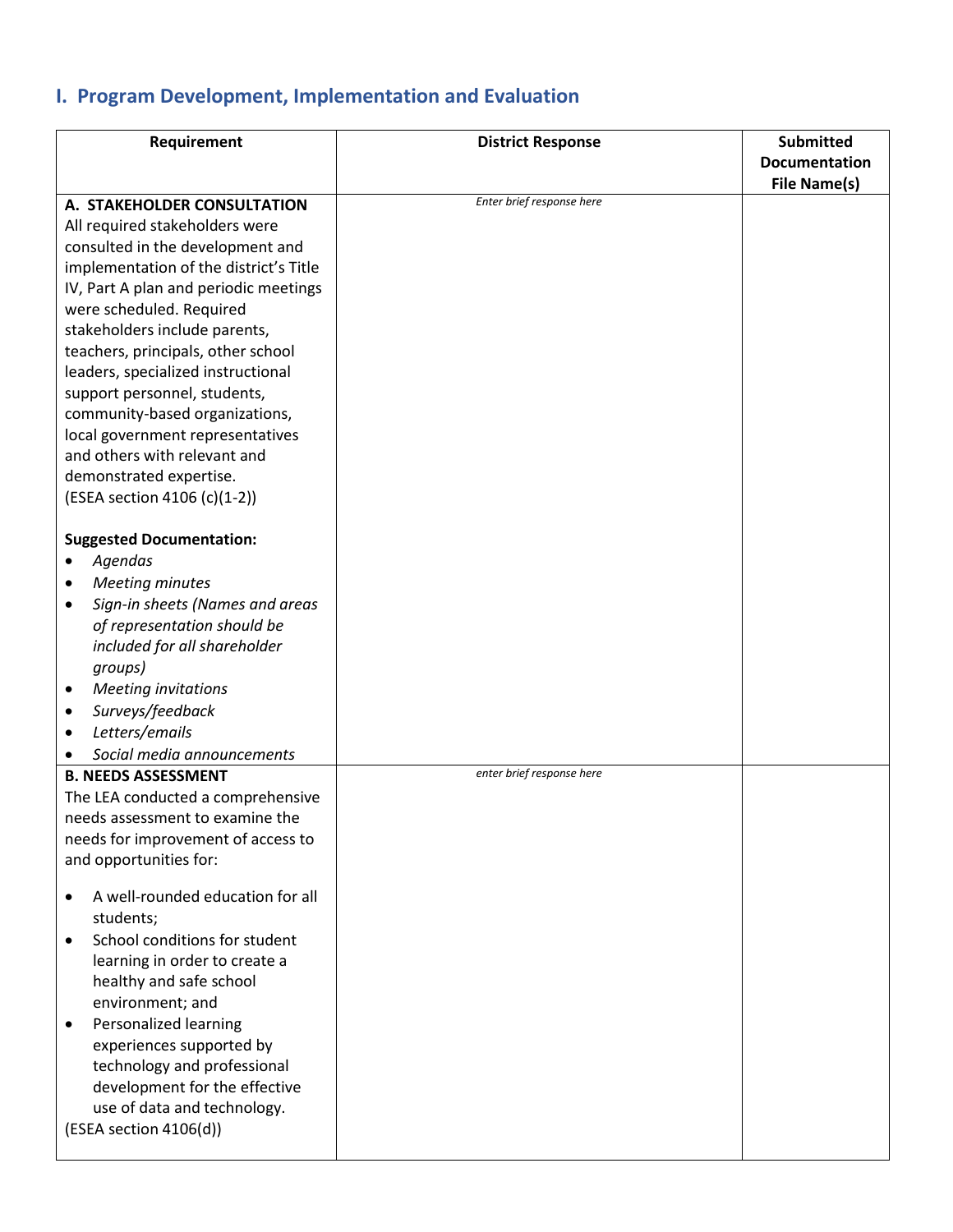| Requirement                                   | <b>District Response</b>  | <b>Submitted</b><br><b>Documentation</b> |
|-----------------------------------------------|---------------------------|------------------------------------------|
|                                               |                           | File Name(s)                             |
| <b>Suggested Documentation:</b>               |                           |                                          |
| CSIP/CDIP or other                            |                           |                                          |
| comprehensive needs assessment                |                           |                                          |
| documents                                     |                           |                                          |
| Meeting dates, minutes and sign-<br>$\bullet$ |                           |                                          |
| in sheets                                     |                           |                                          |
| Documentation that contributed                |                           |                                          |
| to the needs assessment (survey               |                           |                                          |
| results, disciplinary records,                |                           |                                          |
| course offerings, professional                |                           |                                          |
| development schedules, etc.)                  |                           |                                          |
| <b>C. ACTIVITY EVALUATION</b>                 | enter brief response here |                                          |
| The LEA evaluates the effectiveness           |                           |                                          |
| of the activities and programs                |                           |                                          |
| throughout the year based upon the            |                           |                                          |
| objectives and district's need based          |                           |                                          |
| upon the comprehensive needs                  |                           |                                          |
| assessment. The district uses the             |                           |                                          |
| periodic evaluation of data to                |                           |                                          |
| determine effectiveness and future            |                           |                                          |
| program planning.                             |                           |                                          |
| (ESEA section 4106(e)(1)(E))                  |                           |                                          |
| <b>Suggested Documentation:</b>               |                           |                                          |
| Sample evaluations/activity<br>$\bullet$      |                           |                                          |
| <b>Evaluation form</b>                        |                           |                                          |
| District planning documentation<br>٠          |                           |                                          |
| Data review; PLC minutes                      |                           |                                          |
| Surveys                                       |                           |                                          |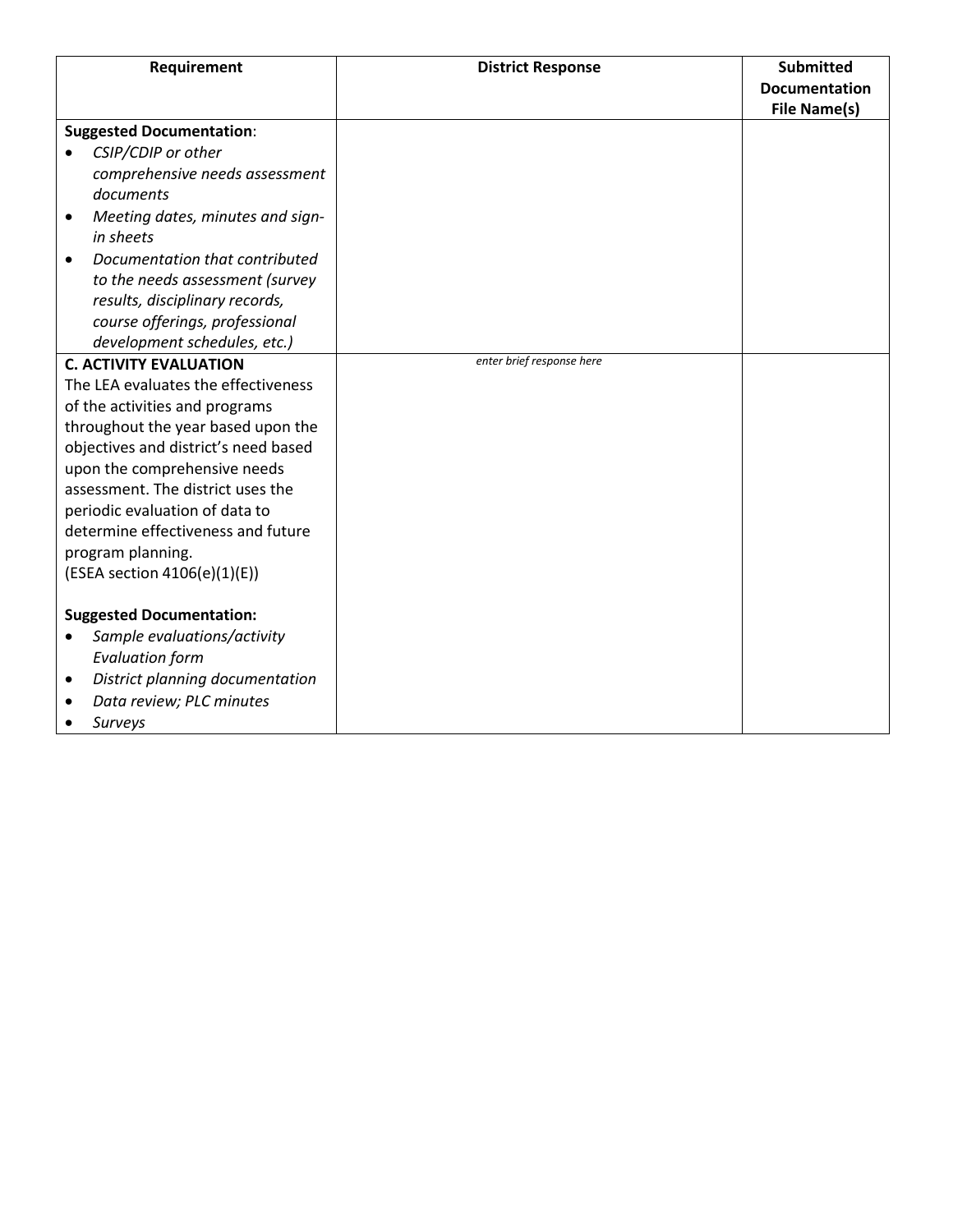## **II. Financial Management**

| Requirement                                 | Yes | No | N/A | <b>District Response</b>  | <b>Submitted</b>     |
|---------------------------------------------|-----|----|-----|---------------------------|----------------------|
|                                             |     |    |     |                           | <b>Documentation</b> |
|                                             |     |    |     |                           | <b>File Name(s)</b>  |
| A. ALLOCATIONS \$30,000 AND                 |     |    |     | Enter brief response here |                      |
| <b>OVER</b>                                 |     |    |     |                           |                      |
| Districts allocated and spent               |     |    |     |                           |                      |
| funds in all three sections of the          |     |    |     |                           |                      |
| grant with at least:                        |     |    |     |                           |                      |
| 20% for Well-Rounded<br>$\bullet$           |     |    |     |                           |                      |
| Education                                   |     |    |     |                           |                      |
| 20% for Safe and Healthy<br>$\bullet$       |     |    |     |                           |                      |
| <b>Students</b>                             |     |    |     |                           |                      |
| A portion for Effective Use of<br>$\bullet$ |     |    |     |                           |                      |
| Technology                                  |     |    |     |                           |                      |
| (ESEA section 4106(e)(2)(C-E))              |     |    |     |                           |                      |
|                                             |     |    |     |                           |                      |
| <b>Suggested Documentation:</b>             |     |    |     |                           |                      |
| Financial expenditures on                   |     |    |     |                           |                      |
| detailed MUNIS                              |     |    |     |                           |                      |
| <b>B. APPLICATION AND BUDGET</b>            |     |    |     | enter brief response here |                      |
| <b>ALIGNMENT</b>                            |     |    |     |                           |                      |
| School and district staffing                |     |    |     |                           |                      |
| patterns and financial                      |     |    |     |                           |                      |
| expenditures/obligations to date            |     |    |     |                           |                      |
| are consistent with the approved            |     |    |     |                           |                      |
| Title IV, Part A GMAP application           |     |    |     |                           |                      |
| and budget. A separate                      |     |    |     |                           |                      |
| accounting of Title IV, Part A              |     |    |     |                           |                      |
| funds is maintained in the MUNIS            |     |    |     |                           |                      |
| system and matches the                      |     |    |     |                           |                      |
| categories set up in GMAP.                  |     |    |     |                           |                      |
|                                             |     |    |     |                           |                      |
| (ESEA section 8306; 2 CFR                   |     |    |     |                           |                      |
| 200.302)                                    |     |    |     |                           |                      |
| <b>Suggested Documentation:</b>             |     |    |     |                           |                      |
| <b>Detailed MUNIS reports</b><br>$\bullet$  |     |    |     |                           |                      |
| Title IV, Part A approved                   |     |    |     |                           |                      |
| <b>GMAP</b> budget                          |     |    |     |                           |                      |
| <b>C. TIME AND EFFORT</b>                   |     |    |     | enter brief response here |                      |
| <b>REQUIREMENTS</b>                         |     |    |     |                           |                      |
| The district has written                    |     |    |     |                           |                      |
| procedures in place for time                |     |    |     |                           |                      |
| and effort. These written                   |     |    |     |                           |                      |
| procedures should include                   |     |    |     |                           |                      |
| instructions for:                           |     |    |     |                           |                      |
| The completion of time                      |     |    |     |                           |                      |
|                                             |     |    |     |                           |                      |
| and attendance reporting;                   |     |    |     |                           |                      |
| The approval cycle that is                  |     |    |     |                           |                      |
| required;                                   |     |    |     |                           |                      |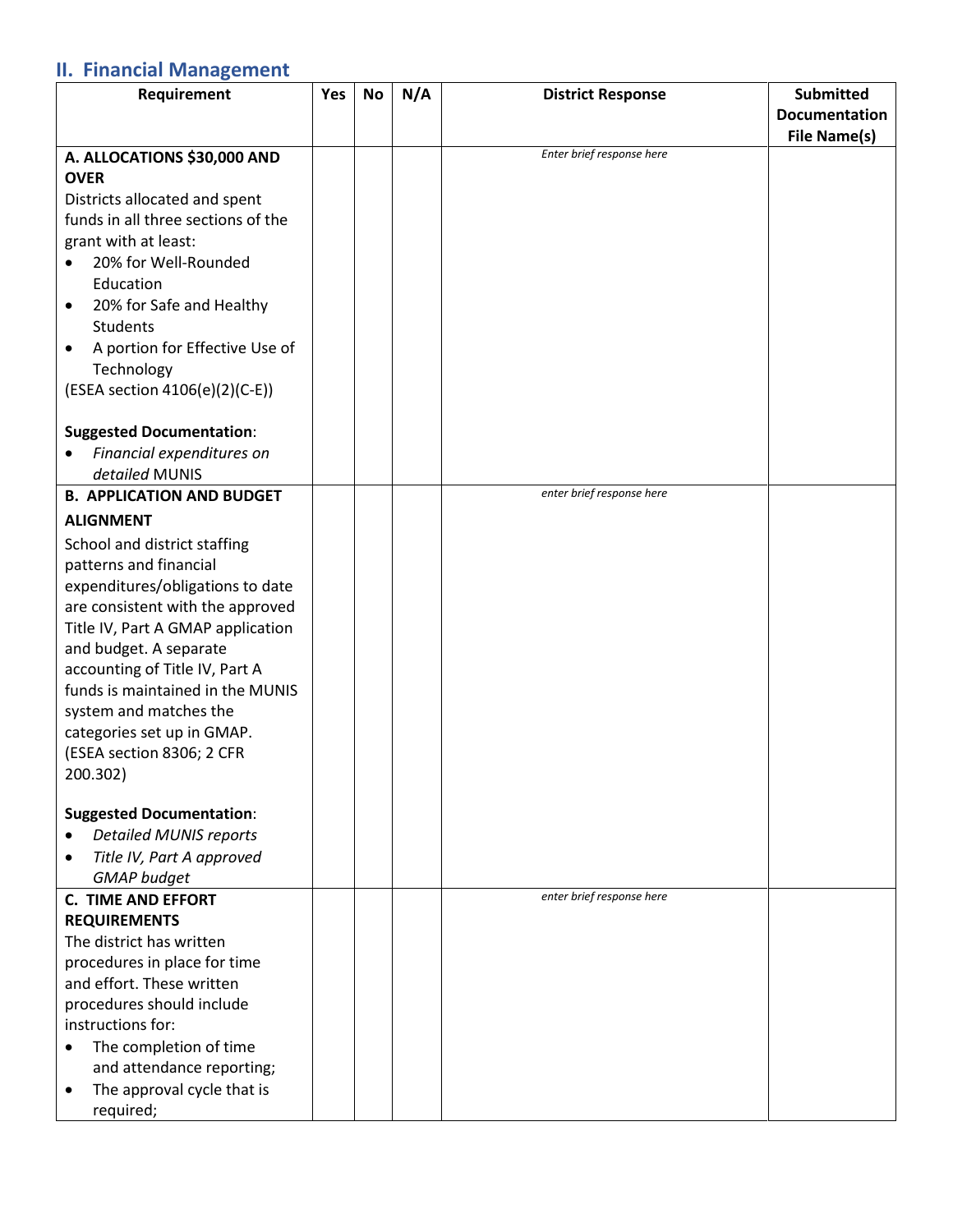|           | Requirement                                          | Yes | <b>No</b> | N/A | <b>District Response</b> | <b>Submitted</b>     |
|-----------|------------------------------------------------------|-----|-----------|-----|--------------------------|----------------------|
|           |                                                      |     |           |     |                          | <b>Documentation</b> |
|           |                                                      |     |           |     |                          | <b>File Name(s)</b>  |
| $\bullet$ | The processing of                                    |     |           |     |                          |                      |
|           | personnel charges to                                 |     |           |     |                          |                      |
|           | federal awards;                                      |     |           |     |                          |                      |
| $\bullet$ | The internal review                                  |     |           |     |                          |                      |
|           | process that will be                                 |     |           |     |                          |                      |
|           | established to ensure                                |     |           |     |                          |                      |
|           | effective internal control                           |     |           |     |                          |                      |
|           | over the federal award (2                            |     |           |     |                          |                      |
|           | CFR 200.430(i)); and                                 |     |           |     |                          |                      |
| ٠         | The necessary adjustment                             |     |           |     |                          |                      |
|           | required so that the final                           |     |           |     |                          |                      |
|           | amount charged to the                                |     |           |     |                          |                      |
|           | federal award for the                                |     |           |     |                          |                      |
|           | salary is accurate,                                  |     |           |     |                          |                      |
|           | allowable and properly                               |     |           |     |                          |                      |
|           | allocated (2 CFR 200.430                             |     |           |     |                          |                      |
|           | (i)(8)). This justification                          |     |           |     |                          |                      |
|           | must occur at least                                  |     |           |     |                          |                      |
|           | annually.                                            |     |           |     |                          |                      |
|           | The district maintains                               |     |           |     |                          |                      |
|           | documentation for any                                |     |           |     |                          |                      |
|           | employees paid in full or in                         |     |           |     |                          |                      |
|           | part with Title IV, Part A funds                     |     |           |     |                          |                      |
|           | to support the allocability,                         |     |           |     |                          |                      |
|           | veracity and accuracy of the                         |     |           |     |                          |                      |
|           | work performed. (2 CFR                               |     |           |     |                          |                      |
|           | 200.430 (i))                                         |     |           |     |                          |                      |
|           |                                                      |     |           |     |                          |                      |
|           | <b>Suggested Documentation:</b>                      |     |           |     |                          |                      |
|           | Written time and effort                              |     |           |     |                          |                      |
|           | procedures for how the                               |     |           |     |                          |                      |
|           | district will ensure that                            |     |           |     |                          |                      |
|           | personnel charges to                                 |     |           |     |                          |                      |
|           | federal awards are                                   |     |           |     |                          |                      |
|           | accurate, allowable and                              |     |           |     |                          |                      |
|           | properly allocated,                                  |     |           |     |                          |                      |
|           | including a process for                              |     |           |     |                          |                      |
|           | after-the-fact review of                             |     |           |     |                          |                      |
|           | interim charges made to                              |     |           |     |                          |                      |
|           | the federal award based                              |     |           |     |                          |                      |
|           | on budget estimates.                                 |     |           |     |                          |                      |
|           | Documentation to support the                         |     |           |     |                          |                      |
| $\bullet$ |                                                      |     |           |     |                          |                      |
|           | allocability, veracity and                           |     |           |     |                          |                      |
|           | accuracy of the work                                 |     |           |     |                          |                      |
|           | performed for all employees                          |     |           |     |                          |                      |
|           | paid in whole or in part with                        |     |           |     |                          |                      |
|           | Title IV, Part A funds. Signed,<br>dated semi-annual |     |           |     |                          |                      |
|           |                                                      |     |           |     |                          |                      |
|           | certification and/or monthly                         |     |           |     |                          |                      |
|           | PAR reports, or another prior                        |     |           |     |                          |                      |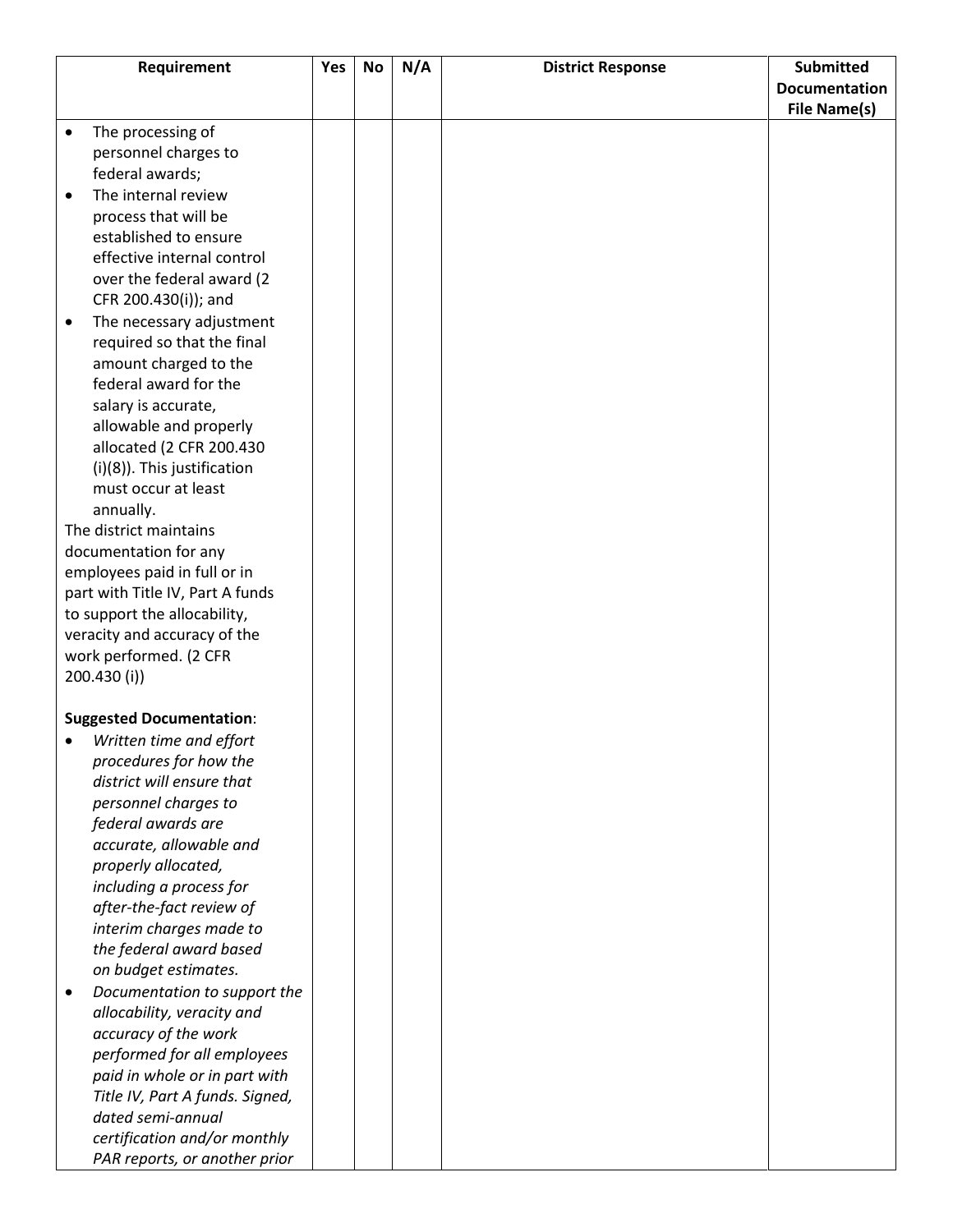| Requirement                       | Yes | No | N/A | <b>District Response</b>  | <b>Submitted</b>     |
|-----------------------------------|-----|----|-----|---------------------------|----------------------|
|                                   |     |    |     |                           | <b>Documentation</b> |
|                                   |     |    |     |                           | File Name(s)         |
| KDE-approved documentation        |     |    |     |                           |                      |
| system, should be provided.       |     |    |     |                           |                      |
| (Note: Payroll charges must       |     |    |     |                           |                      |
| match the actual distribution of  |     |    |     |                           |                      |
| time recorded.)                   |     |    |     |                           |                      |
| <b>D. EQUIPMENT AND SUPPLIES</b>  |     |    |     | Enter brief response here |                      |
| Assets and equipment purchased    |     |    |     |                           |                      |
| with Title IV, Part A funds are   |     |    |     |                           |                      |
| appropriately tagged and clearly  |     |    |     |                           |                      |
| marked. The district has a system |     |    |     |                           |                      |
| in place for marking items        |     |    |     |                           |                      |
| purchased with federal funds and  |     |    |     |                           |                      |
| disposal of items.                |     |    |     |                           |                      |
| (2 CFR 200.313; 2 CFR 200.314)    |     |    |     |                           |                      |
|                                   |     |    |     |                           |                      |
| <b>Suggested Documentation:</b>   |     |    |     |                           |                      |
| Inventory records                 |     |    |     |                           |                      |
| Reason for disposal and<br>٠      |     |    |     |                           |                      |
| removal from master               |     |    |     |                           |                      |
| inventory                         |     |    |     |                           |                      |
| Copy of district protocols        |     |    |     |                           |                      |
| Photos or samples of items        |     |    |     |                           |                      |
| tagged and labeled                |     |    |     |                           |                      |
| <b>E. INTERNAL CONTROLS</b>       |     |    |     | enter brief response here |                      |
| The district maintains adequate   |     |    |     |                           |                      |
| internal controls in the          |     |    |     |                           |                      |
| disbursement of Title IV, Part A  |     |    |     |                           |                      |
| funds.                            |     |    |     |                           |                      |
| (ESEA section 8306; 2 CFR         |     |    |     |                           |                      |
| 200.303)                          |     |    |     |                           |                      |
|                                   |     |    |     |                           |                      |
| <b>Suggested Documentation:</b>   |     |    |     |                           |                      |
| Procurement policies              |     |    |     |                           |                      |
| Signed invoices<br>$\bullet$      |     |    |     |                           |                      |
| F. SUPPLEMENT/NOT SUPPLANT        |     |    |     | enter brief response here |                      |
| The district documents that Title |     |    |     |                           |                      |
| IV, Part A funds supplement, not  |     |    |     |                           |                      |
| supplant, general funds or        |     |    |     |                           |                      |
| programs/activities required by   |     |    |     |                           |                      |
| state or local law.               |     |    |     |                           |                      |
| (ESEA section 4110 and 8306)      |     |    |     |                           |                      |
|                                   |     |    |     |                           |                      |
| <b>Suggested Documentation:</b>   |     |    |     |                           |                      |
| Expenditure reports               |     |    |     |                           |                      |
| Signed assurances                 |     |    |     |                           |                      |
| <b>MUNIS report</b>               |     |    |     |                           |                      |
| <b>Board meeting minutes</b>      |     |    |     |                           |                      |
| <b>G. RETENTION REQUIREMENTS</b>  |     |    |     | enter brief response here |                      |
| <b>FOR RECORDS</b>                |     |    |     |                           |                      |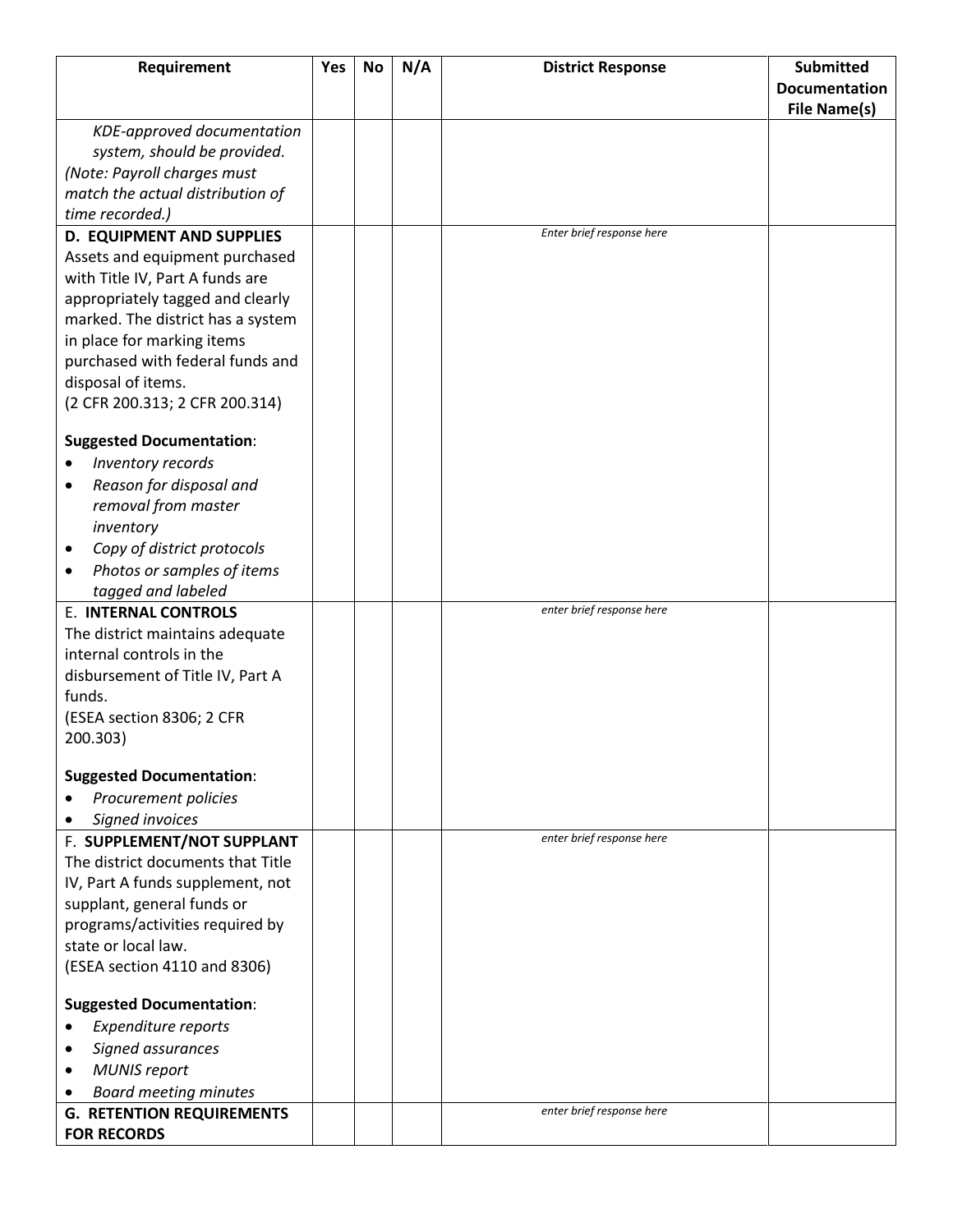| Requirement                           | <b>Yes</b> | No | N/A | <b>District Response</b> | <b>Submitted</b>     |
|---------------------------------------|------------|----|-----|--------------------------|----------------------|
|                                       |            |    |     |                          | <b>Documentation</b> |
|                                       |            |    |     |                          | File Name(s)         |
| All Title IV, Part A records are kept |            |    |     |                          |                      |
| for the current year and three        |            |    |     |                          |                      |
| previous years.                       |            |    |     |                          |                      |
| (2 CFR 200.334)                       |            |    |     |                          |                      |
| <b>Suggested Documentation:</b>       |            |    |     |                          |                      |
| <b>Board policy</b><br>٠              |            |    |     |                          |                      |
| Title IV, Part A records (upon<br>٠   |            |    |     |                          |                      |
| request)                              |            |    |     |                          |                      |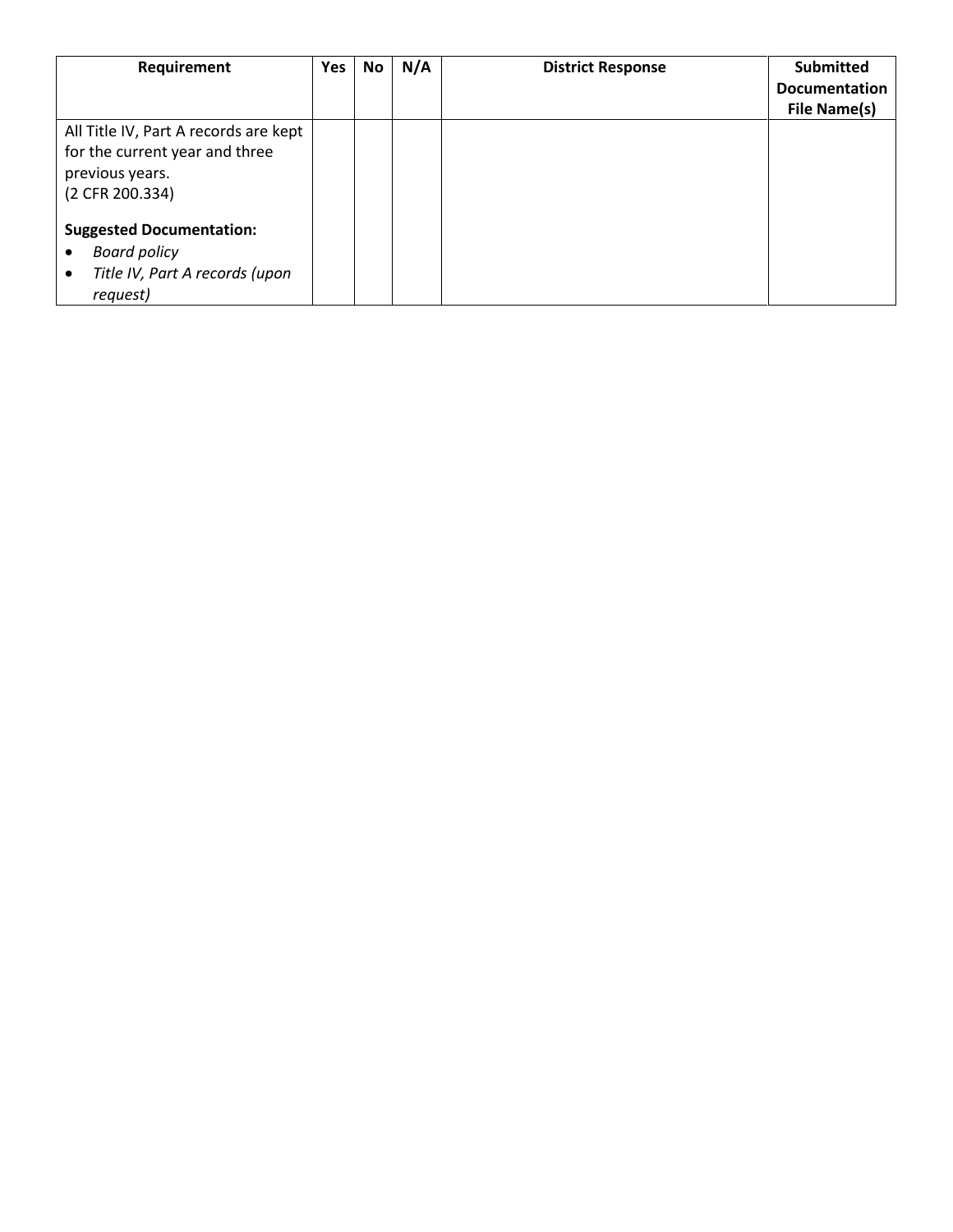## **III. Participation of Private Schools**

| Requirement                                                                    | Yes | <b>No</b> | N/A | <b>Submitted</b><br><b>Documentation</b> |
|--------------------------------------------------------------------------------|-----|-----------|-----|------------------------------------------|
|                                                                                |     |           |     | <b>File Name(s)</b>                      |
| A. PRIVATE/NON-PUBLIC SCHOOLS SERVED                                           |     |           |     |                                          |
| Are there private/non-public schools being served by Title IV, Part A?         |     |           |     |                                          |
| (Complete the following if non-public schools exist in the district and have   |     |           |     |                                          |
| elected to participate). (ESEA section 8501; 34 CFR 76.651)                    |     |           |     |                                          |
| If no is checked, no further action is required for this section.              |     |           |     |                                          |
|                                                                                |     |           |     |                                          |
| <b>Suggested Documentation:</b>                                                |     |           |     |                                          |
| List of participating non-public schools                                       |     |           |     |                                          |
| Letters to non-public schools; evidence of receipt<br>٠                        |     |           |     |                                          |
| Declaration of participation<br>٠                                              |     |           |     |                                          |
| <b>B. NON-PUBLIC SCHOOL CONSULTATION</b>                                       |     |           |     |                                          |
| The district consulted with participating non-public schools (NPS) and has     |     |           |     |                                          |
| completed the required Equitable Service Consultation packet. (ESEA            |     |           |     |                                          |
| section 8501)                                                                  |     |           |     |                                          |
|                                                                                |     |           |     |                                          |
| <b>Suggested Documentation:</b>                                                |     |           |     |                                          |
| Signed and dated consultation packet<br><b>C. ONGOING COMMUNICATION</b>        |     |           |     |                                          |
| The district has two-way, ongoing communication with NPS served by             |     |           |     |                                          |
| Title IV, Part A in order to determine needs of those schools and whether      |     |           |     |                                          |
| those needs are being met. (ESEA section 8501; 2 CFR 76.652)                   |     |           |     |                                          |
|                                                                                |     |           |     |                                          |
| <b>Suggested Documentation:</b>                                                |     |           |     |                                          |
| Records of consultation meetings (meeting minutes, sign-in sheet,              |     |           |     |                                          |
| agenda)                                                                        |     |           |     |                                          |
| Evidence of regular consultation with private school officials (emails,<br>٠   |     |           |     |                                          |
| phone call notes, meeting minutes, etc.)                                       |     |           |     |                                          |
| <b>D. PROGRAM IMPLEMENTATION</b>                                               |     |           |     |                                          |
| The district implements and oversees NPS services. District verifies           |     |           |     |                                          |
| services provided are allowable and non-ideological. (ESEA section             |     |           |     |                                          |
| 8501(a)(2)                                                                     |     |           |     |                                          |
|                                                                                |     |           |     |                                          |
| <b>Suggested Documentation:</b><br>Consultation agenda                         |     |           |     |                                          |
| Surveys; consultation form; needs assessments; invoices; evaluation            |     |           |     |                                          |
| Invoices for services                                                          |     |           |     |                                          |
| <b>E. FISCAL OVERSIGHT</b>                                                     |     |           |     |                                          |
| Expenditures have been made for the non-public school on an equitable          |     |           |     |                                          |
| basis and in accordance with the consultation packed and approved GMAP         |     |           |     |                                          |
| application. The district maintains fiscal control over all services provided. |     |           |     |                                          |
| (ESEA section 8501; 34 CFR 76.651)                                             |     |           |     |                                          |
|                                                                                |     |           |     |                                          |
| <b>Suggested Documentation:</b>                                                |     |           |     |                                          |
| <b>Invoices</b>                                                                |     |           |     |                                          |
| <b>Detailed MUNIS</b>                                                          |     |           |     |                                          |
| Title IV, Part A GMAP budget                                                   |     |           |     |                                          |
| Consultation packet                                                            |     |           |     |                                          |
| F. EQUIPMENT AND SUPPLIES                                                      |     |           |     |                                          |